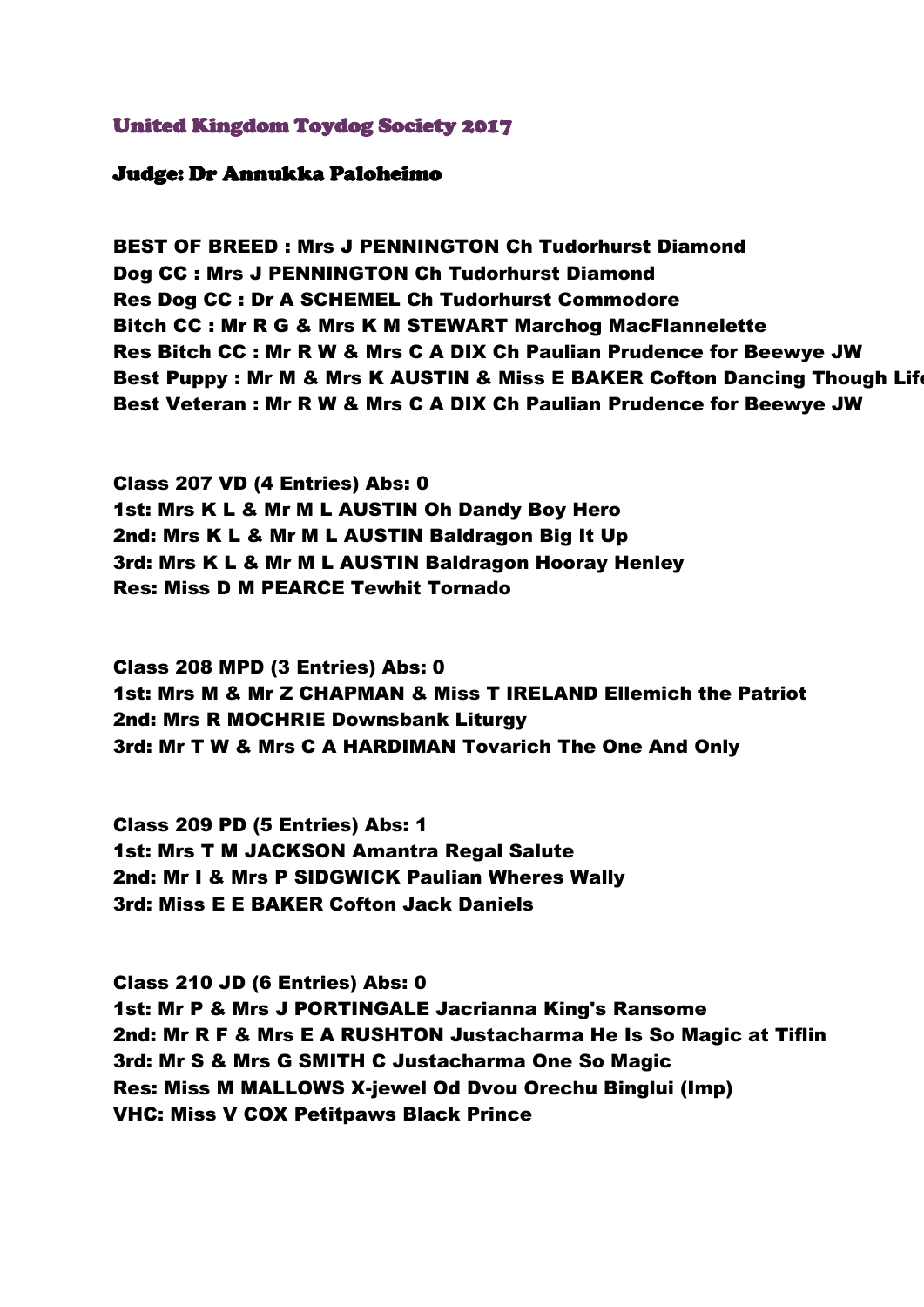Class 211 GD (8 Entries) Abs: 0 1st: Mr W W MOFFATT & Mrs J P ROBINS Maibee An Impression 2nd: Mrs J COUPLAND Tucherish Guilty Verdict 3rd: Mr R SALGUERO Rivermoor Minstrel Res: Mrs K L & Mr M L AUSTIN Dragonheart Of Winter VHC: Miss V COX Petitpaws Black Knight

Class 212 PGD (12 Entries) Abs: 0 1st: Dr A SCHEMEL Tudorhurst Athos 2nd: Mrs R MOCHRIE Downsbank Razzle Dazzle Em 3rd: Ms C ROBINSON Baldragon Brecon JW Res: Mr R G & Mrs K STEWART Kasamanda Just A Dream for Marchog VHC: Mrs S E LINDLEY Headra's Flash The Cash At Meglind

Class 213 LD (12 Entries) Abs: 1 1st: Mrs J PENNINGTON Tudorhurst Aramis 2nd: Mrs P CLARKE Stonepit Super Sydney For Poltomic 3rd: Mr J R GOODWIN Diggle Dandelion JW Res: Mr R SPROUL & Mr J COBURN Khandro No Regrets VHC: Miss C MELVILLE Amantra Tiberius

Class 214 OD (13 Entries) Abs: 1 1st: Mrs J PENNINGTON Ch Tudorhurst Diamond 2nd: Dr SCHEMEL A Ch Tudorhurst Commodore 3rd: Mr S & Mrs G SMITH Ch Headra's Truly Magic Is Justacharma Res: Mrs T M JACKSON Ch Amantra Regal Duke VHC: Mrs B J ESSEX Ch Chacombe Royal Gift to Brendek

Class 215 VB (1 Entries) Abs: 0 1st: Mr R W & Mrs C A DIX Ch Paulian Prudence for Beewye JW

Class 216 MPB (5 Entries) Abs: 0 1st: Mrs K L & Mr M L AUSTIN & Miss E BAKER Cofton Dancing Though Life 2nd: Mrs C & Miss J LEWIS Lankcombe Lila Lee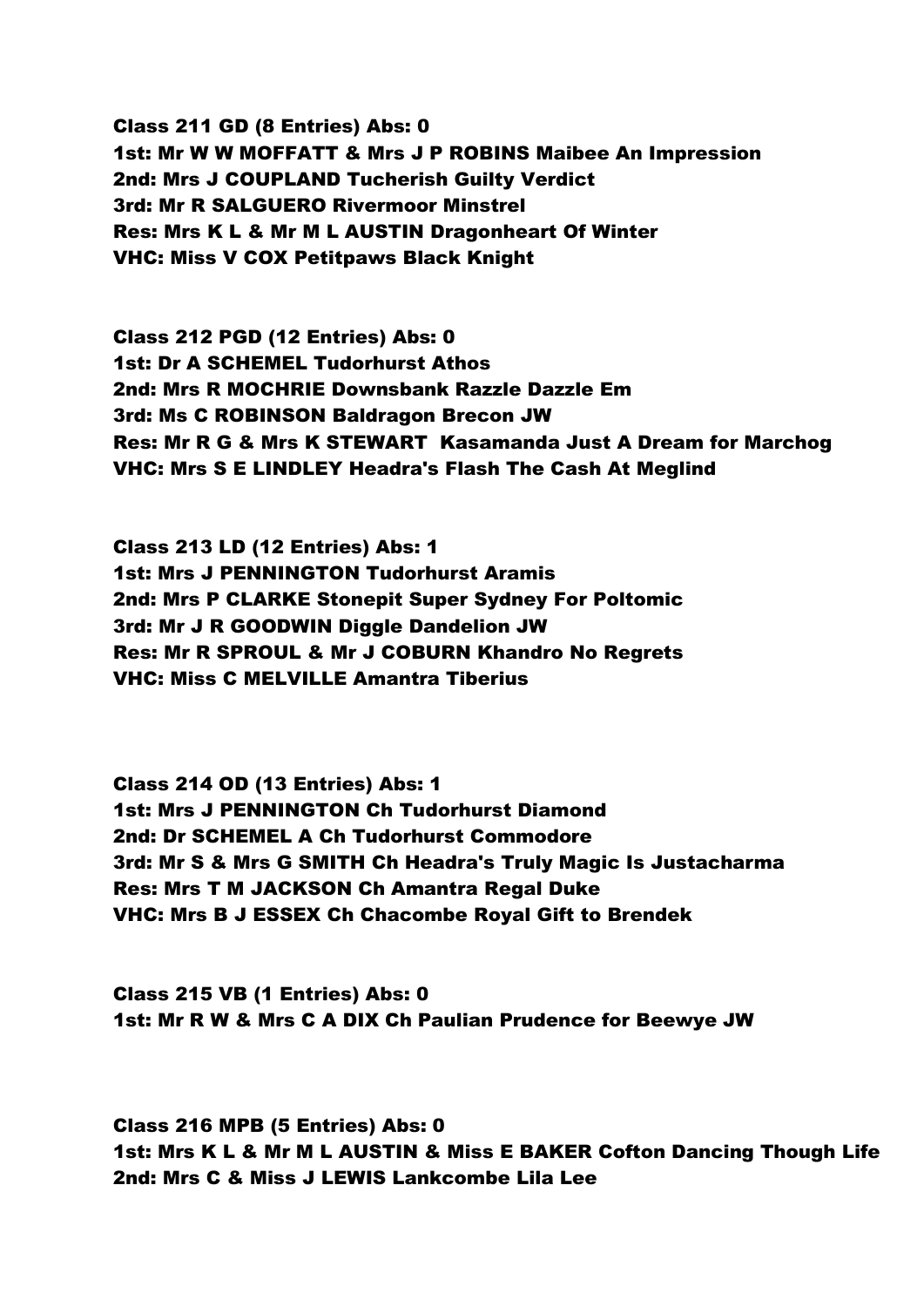3rd: Mrs R MOCHRIE Downsbank Vesper Res: Mrs C CHAMPION Lankcombe Clara Bow VHC: Miss C GURTNER Madeleine De Melcourt

Class 217 PB (4 Entries) Abs: 1 1st: Miss C MELVILLE & Mrs T JACKSON Amantra Regal Star 2nd: Mr J BLEWETT & Mr R SMITH Othmese Saphire 3rd: Mrs T POTTER Toyswood Counting Stars

Class 218 JB (6 Entries) Abs: 0

1st: Mrs K L & Mr M L AUSTIN & Miss E BAKER Cofton Dancing Though Life 2nd: Mrs M E KENDALL & Mrs I M ASKINS Cofton Winter Time Tale At Headra J 3rd: Mrs J COUPLAND Winie Od Dvou Orechu And Tucherish (Imp Cz) Res: Mrs S E LINDLEY Justacharma Magic Is For You At Meglind VHC: Miss V COX Petitpaws Black Pearl

Class 219 GB (5 Entries) Abs: 2 1st: Mrs M & Mr Z CHAPMAN & Miss T IRELAND Ellemich Day Dream 2nd: Mr R SPROUL & Mr J COBURN Khandro Ur My World 3rd: Miss J MATCHES Khandro Step Inside Love To Fochai

Class 220 PGB (10 Entries) Abs: 1 1st: Mr R G & Mrs K M STEWART Marchog MacFlannelette 2nd: Mrs R MOCHRIE Downsbank Tiger Lilly JW 3rd: Mr T W & Mrs C A Tovarich HARDIMAN Teanna Res: Mr R W & Mrs C A DIX Beewye Penelope Pitstop VHC: Mrs K L & Mr M L AUSTIN Baldragon May Bea Baby

Class 221 LB (5 Entries) Abs: 0 1st: Mrs L M GILLHESPY Lorphil's Design 2nd: Miss J MATCHES Khandro La Vie En Rose From Fochai 3rd: Mrs R MOCHRIE Downsbank Betsy Trotwood JW